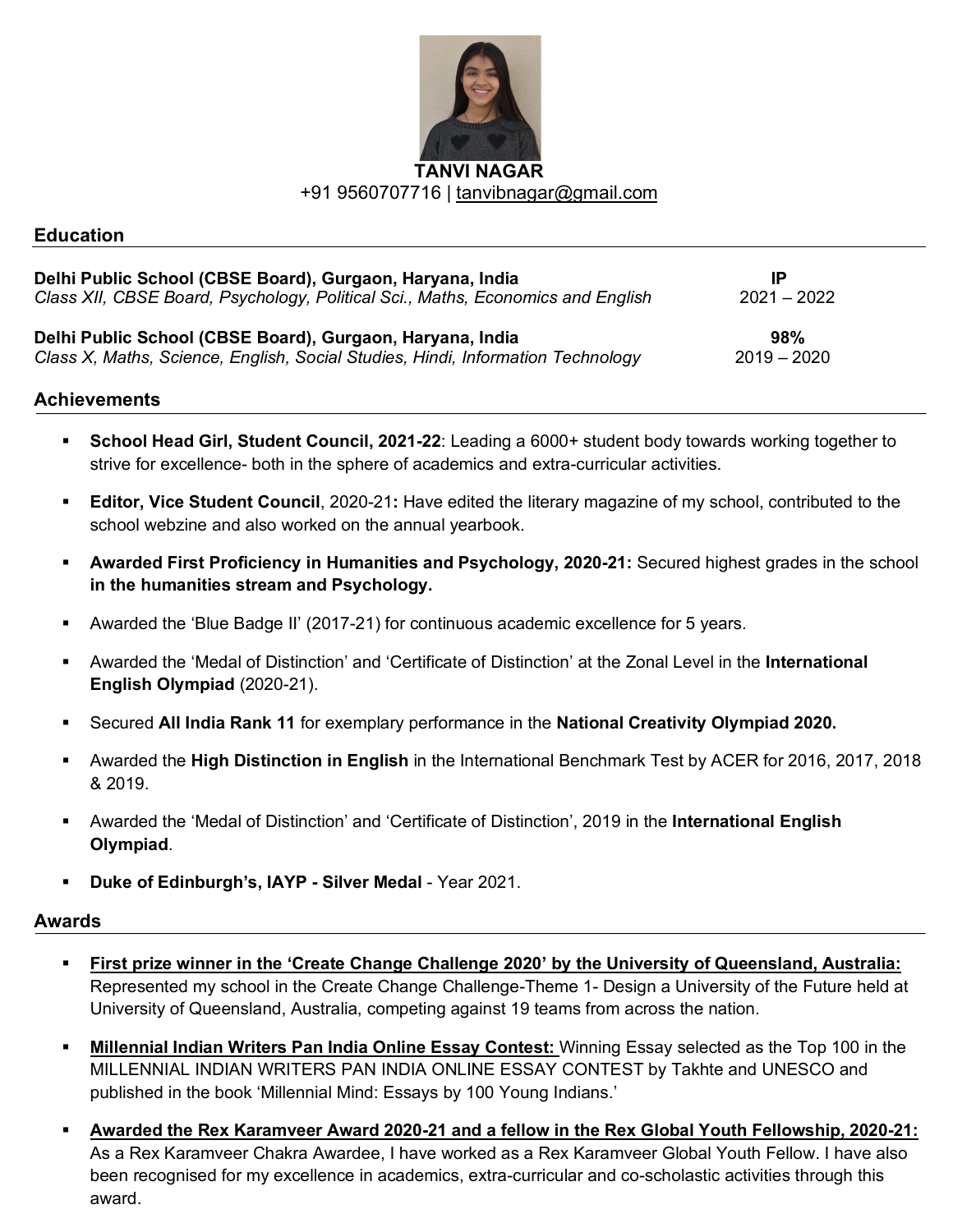- § **Director Principal's Student of the Year Award**: Awarded the Director Principal's Student of the Year Award-the highest award for overall excellence and contributions towards the school activities, especially during the pandemic.
- § **Winner of the Annual Competition by Children's Book Trust, New Delhi (2017-19)**: Awarded the first, third and second prize in Your Page's Annual Competition for three consecutive years.
- § **Awarded the Certificate of Excellence in the Eye Level Literary Award by Daekyo, South Korea, 2018:** Awarded the first prize in India and was awarded the Gold Medal and Trophy by M.D. Daekyo Cultural Foundation, South Korea for the poem titled 'Wanderlust- A Heart's Longing.'
- § **Best delegate award, 2019-20:** Won awards in several inter-school MUN's, right from the Best Delegate award in the VIDMUN '19, SHIS MUN '20 to the High Commendation Award in the XMUN'19.

## **Sports**

## **Badminton, 2017- 2020**

- § Winner in the **Gurgaon District Badminton Championship** for eight consecutive years.
- § Winner of the **Haryana State Badminton Championship** by the Department of Education(SGFI) (2016).
- § Represented my school in the Inter-DPS **National** Badminton Championship, 2018-19.

# **Blog & Publications**

- § **'Metamorphosis' is a collection of poems,** on various themes, tied together by the thought of finding oneself through poetry. Each poem represents musings and the poems have been written through various phases and stages of my life. These poems will leave the reader with a food for thought and make one and all ponder about the true meaning of their lives. **https://www.amazon.in/Metamorphosis-Tanvi Nagar/dp/9390746477/ref=tmm\_pap\_swatch\_0?\_encoding=UTF8&qid=&sr=**
- § **The Last Flower of Spring by Delhi Poetry Slam:** Selected in the top 122 poets from all over the world to contribute to the anthology which is a collection of poems tied together by the common theme of loneliness **https://www.delhipoetryslam.com/search?q=tanvi+nagar**
- § **She the Shakti by Author's Press:** One of the 124 poets to contribute to the She The Shakti, is a grand poetic celebration of femininity, a collective voice towards empowering woman's voice in the society **https://www.amazon.in/She-Shakti-Meenakshi-MSingh/dp/9352075854/ref=sr\_1\_7?dchild= 1&keywords=she+the+shakti+authorspress&qid**

## **Research Papers**

- § **Coping Strategies of students of High School and College for Anxiety During the Pandemic**-Author of research paper which was published in International Journal of Advance Research, Ideas and Innovations in Technology. Volume 7, Issue 3 - V7I3-2144, ISSN: 2454-132X. *https://www.ijariit.com/manuscripts/v7i3/V7I3-2144.pdf*
- § **'Impact of Self Concept on Academic Performance and Handling of Peer Pressure by Adolescents', 2019:** Co-authored the research paper which was published in Volume 8, Issue 5(2), May 2019 in International Journal of Multidisciplinary Educational Research. *https://papers.ssrn.com/sol3/papers.cfm?abstract\_id=3579891*
- § **Comparative Analysis of the Financial Systems in China and India, 2019:** Co-authored the research paper which was published in the International Journal of Multidisciplinary Educational Research, Volume 8, Issue 8(4), August 2019 *https://papers.ssrn.com/sol3/papers.cfm?abstract\_id=3579926*